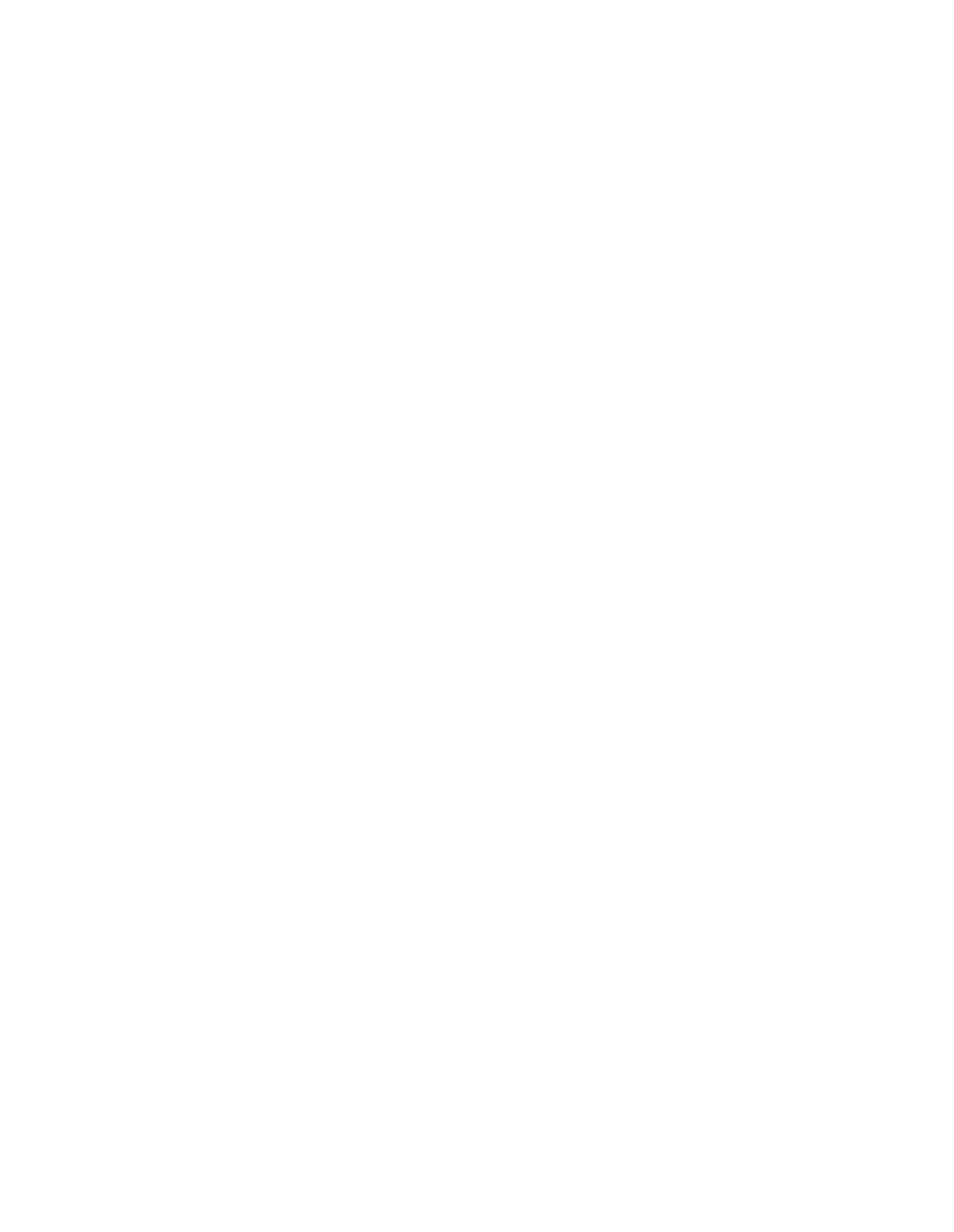### <span id="page-1-0"></span>What is already known about this subject?

• Kidney failure patients represent a vulnerable population for coronavirus disease 2019 (COVID-19), raising concerns about kidney replacement therapy strategies during the pandemic.

## What this study adds?

• This study demonstrates that the mortality risk is higher in kidney transplant (KT) after adjustment for comorbidities compared with haemodialysis patients. The mortality risk is dramatically increased during the first post-transplant year.

### What impact this may have on practice or policy?

• KT recipients with COVID-19 should be closely monitored; they need intensification of infection mitigation strategies and prioritization in effective and safe COVID vaccine distribution. Postponing transplantations may be justified in some instances, especially during the highly active phase of the pandemic.

ity, independent from known risk factors such as obesity, ischaemic heart disease and lung disease [\[2\]](#page-11-0). Kidney transplant (KT) recipients also represent a vulnerable population for viral diseases, because of their immunosuppressive agents, and specifically are at high risk for COVID-19-related mortality [[3](#page-11-0)].

Reported case fatality rates for COVID-19 vary greatly by country, owing to differences in public health policy, case ascertainment and testing capacity [\[4,](#page-11-0) [5](#page-11-0)]. In the European Renal Association COVID-19 Database (ERACODA), which included 4298 kidney failure patients, 28-day mortality was 20.0% in 3285 patients receiving dialysis and 19.9% in 1013 recipients of a transplant [[6](#page-11-0)]. The ERACODA database (1073 patients) reported a 28-day case fatality rate of 25.0% in 768 dialysis patients and 21.3% in 305 KT recipients during the first wave [\[7](#page-11-0)]. Other reports based on regional or national registries have also suggested lower mortality in KT versus HD patients [[8,](#page-11-0) [9\]](#page-11-0). These data raise the question of whether there is an effect of the type of KRT in COVID-19-related outcomes. It should be noted that dialysis patients in general are older and have a higher prevalence of comorbid conditions than KT recipients. When analysing the association of the type of KRT with outcome, analyses should be adjusted for such differences in baseline characteristics.

When comparing COVID-19 mortality rates in dialysis patients versus KT recipients, another complicating factor is how patients were diagnosed to have COVID-19. In HD units, screening for COVID-19 may rely not only on symptoms, but also as part of routine surveillance or screening after contact, whereas transplant patients are most often tested because they present with symptoms.

Given these considerations, we aimed in this study to determine whether HD or kidney transplantation is associated with mortality in kidney failure patients with COVID-19 while accounting for comorbidities and the reason for COVID-19 testing.

### MATERIALS AND METHODS

#### Study design and participants

For this study we used data from the ERACODA [[10](#page-11-0)]. This database was established in March 2020 and currently involves cooperation of  $\sim$ 200 physicians representing >130 centres in 31 countries, mostly in Europe. Data were collected on adult (>18 years of age) patients with kidney failure, either on HD or living with a functioning kidney allograft, who were diagnosed with COVID-19 based on a positive result on a real-time polymerase chain reaction assay of nasal and/or pharyngeal swab specimens and/or compatible findings on a computed tomography scan or chest X-ray of the lungs. Data are voluntarily reported from outpatients and hospitalized patients by physicians responsible for the care of these patients.

The ERACODA is hosted at the University Medical Centre Groningen, Groningen, The Netherlands. Data are recorded using REDCap software (Research Electronic Data Capture, Vanderbilt University Medical Centre, Nashville, TN, USA) for data collection [[11](#page-11-0)]. Patient information is stored pseudonymized. The study was approved by the Institutional Review Board of the University Medical Centre Groningen, who deemed the collection and analysis of data exempt from ethics review in accordance with the Medical Research Involving Human Subjects Act.

### Data collection

Detailed information was collected on patient (age, sex, ethnicity, frailty, comorbidities, hospitalization and medication use) and COVID-19-related characteristics (reason for COVID-19 screening, symptoms, vital signs and laboratory test results) at presentation. Frailty was assessed using the Clinical Frailty Scale developed by Rockwood et al. [\[12\]](#page-11-0). This score is widely used in non-COVID-19 epidemiological studies and ranges from a score of 1, representing very fit, to 9, representing terminally ill. Comorbidities were recorded from patient charts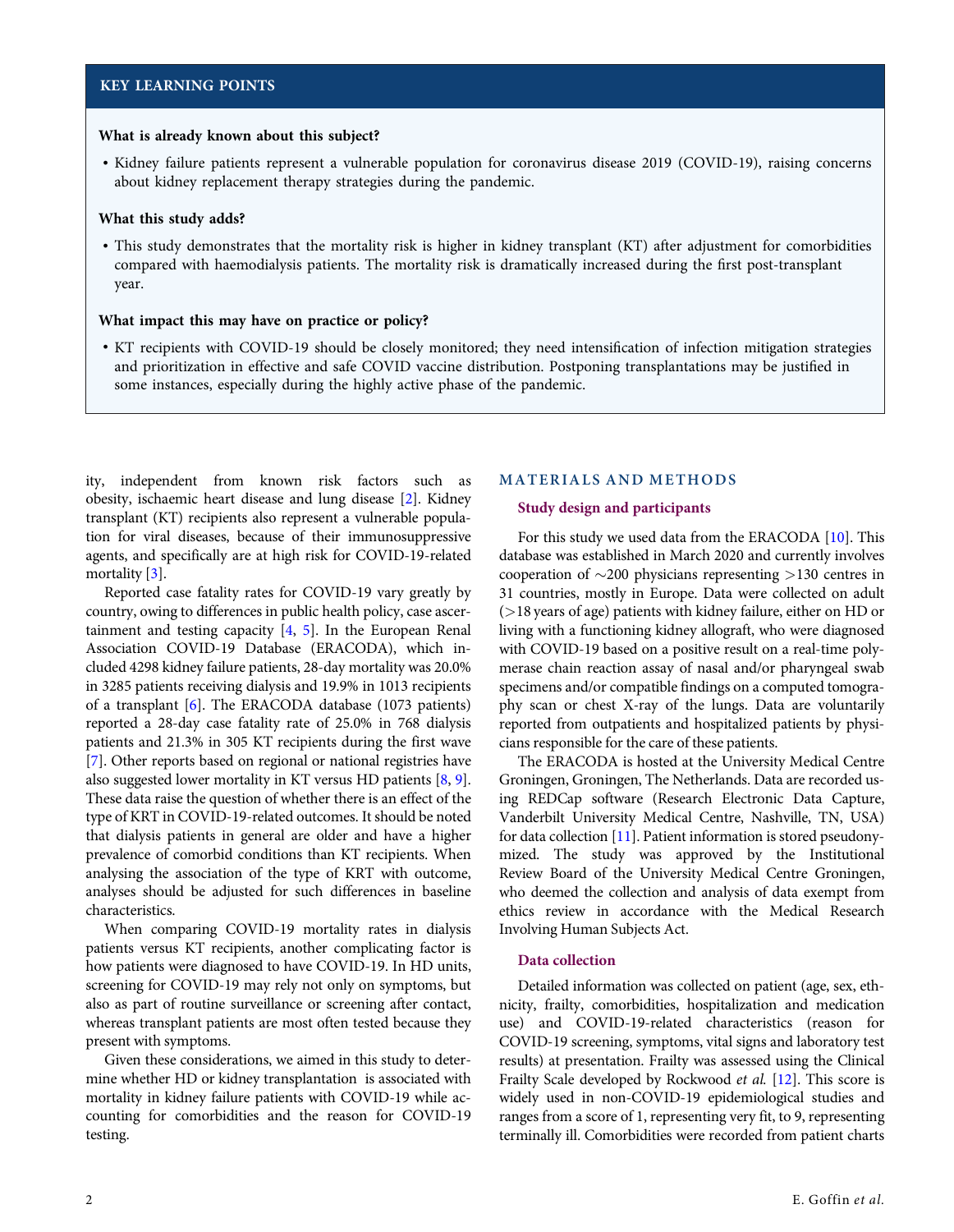<span id="page-2-0"></span>and obesity was defined as a body mass index  $>$ 30 kg/m<sup>2</sup>. Kidney function was assessed by the estimated glomerular filtration rate (eGFR) from serum creatinine at presentation using the Chronic Kidney Disease Epidemiology Collaboration equation. Among dialysis patients, eGFR was assumed to be 0 for those with residual diuresis  $\leq$ 200 mL/day and 5 mL/min/ 1.73 m<sup>2</sup> for those with residual diuresis  $>$  200 mL/day. The primary outcome was vital status at Day 28 and the secondary outcomes were hospitalization, intensive care unit (ICU) admission and in-hospital mortality within 28 days after presentation.

### Statistical analysis

Baseline characteristics are presented for the total population, for transplant recipients and dialysis patients separately and by reason for COVID-19 testing, i.e. the presence of symptoms versus contact with a COVID-19-positive person/routine screening of patients who may have been asymptomatic. Continuous data are presented as mean [standard deviation (SD)] or as median and interquartile range (IQR) in case of a non-normal distribution of data. Categorical data are presented as percentages. Characteristics were compared between groups using Student's t-test for continuous variables (Mann–Whitney U-test for non-normally distributed data) and Pearson chisquare test for categorical variables.

The associations of the type of KRT (kidney transplantation versus HD) with the primary and secondary outcomes were examined in the total population and by reason for COVID-19 testing. Hazard ratios (HRs) and 95% confidence intervals (CIs) were estimated using Cox proportional hazards regression models. To account for the competing risk of mortality, causespecific hazards were calculated for hospitalization and ICU admission.

Multiple models were constructed to account for potential confounders in a stepwise manner. Model 1 is a crude (unadjusted) model. In Model 2 we adjusted for age (continuous) and sex (male/female) and in Model 3 we additionally adjusted for clinical frailty score. In Model 4 we additionally adjusted for factors known to be associated with COVID-19 outcome, i.e. smoking (never, current and former), obesity (yes/no), hypertension (yes/no), diabetes (yes/no), heart failure (yes/no) and chronic lung disease (yes/no). In the final model (Model 5) we further adjusted for time since the start of any KRT (continuous) and kidney function. The proportional hazards assumption was investigated by testing the interaction of log(time) with individual covariates.

All multivariable models were based on datasets constructed using multiple imputations to account for missing data. For 210 patients (13%), information was missing on the clinical frailty score, for 235 (14%) on obesity, for 249 (15%) on serum creatinine (required to calculate eGFR) and for 73 (4%) on duration of kidney failure. The proportion of missingness for the clinical frailty score (13.1% versus 11.3%;  $P = 0.30$ ) and obesity (13.0%) versus 16.5%;  $P = 0.06$ ) was similar for HD patients and KT recipients, while serum creatinine was missing more often in HD patients (16.5% versus 11.1%;  $P = 0.004$ ) and duration of kidney disease was missing more often in transplant recipients (2.5% versus 8.9%;  $P < 0.001$ ). To account for missing information, multiple imputations were performed with the method of chained equations using all variables included in Model 4. Fully conditional specification was employed, meaning that data from available cases were used and that each variable with missing values was imputed using a regression model conditional on all of the other variables specified in the imputation model [\[13,](#page-11-0) [14\]](#page-11-0). In total, 10 imputed datasets were created with 100 interactions. For the pooled coefficient and standard error, Rubin's rule was used [[15](#page-11-0)].

To examine the robustness of our findings, we performed several sensitivity analyses, which are described in the [Supplementary material](https://academic.oup.com/ndt/article-lookup/doi/10.1093/ndt/gfab200#supplementary-data).

All analyses were performed using Stata version 14.0 (StataCorp, College Station, TX, USA). Two-sided P-values <0.05 indicated statistical significance.

### RESULTS

A total of 2575 KRT patients who were diagnosed with COVID-19 between 1 February 2020 and 1 December 2020 were included. After excluding patients on peritoneal dialysis due to their low number ( $n = 99$ ) and patients with missing information on the type of KRT ( $n = 83$ ), Day 28 vital status (115) KT recipients and 221 dialysis patients) and/or the reason for COVID-19 screening (156 KT recipients and 433 dialysis patients), there were 1670 patients left for the analyses. Of these, 496 were KT recipients and 1174 HD patients ([Supplementary](https://academic.oup.com/ndt/article-lookup/doi/10.1093/ndt/gfab200#supplementary-data) [data](https://academic.oup.com/ndt/article-lookup/doi/10.1093/ndt/gfab200#supplementary-data), [Figure S1\)](https://academic.oup.com/ndt/article-lookup/doi/10.1093/ndt/gfab200#supplementary-data).

### Patient characteristics

The mean age of KT recipients was 56 years, which was 10 years younger than those on HD ([Table 1\)](#page-3-0). Overall, 62% were male and 85% were white/Caucasian, which was not different for the two groups. The prevalence of diabetes mellitus, coronary artery disease, heart failure, chronic lung disease and current or former smoking was higher in HD patients, who also had a higher clinical frailty score. Eighty-five percent of the KT recipients were diagnosed with COVID-19 after being tested because of symptoms, whereas this was the case in 61% of the HD patients. HD patients were more frequently diagnosed with COVID-19 as a result of a routine screening or because of a COVID-19 contact while being asymptomatic. Consequently, more KT recipients than HD patients presented with symptoms like cough, shortness of breath, headache, nausea or vomiting, diarrhoea, myalgia or arthralgia and fever. Although their oxygen  $(O<sub>2</sub>)$  saturation at presentation was similar to that of HD patients, KT recipients had a higher temperature, respiration rate, pulse rate and C-reactive protein (CRP) levels. KT recipients more often used renin–angiotensin–aldosterone system (RAAS) inhibitors than HD patients and all of them were on immunosuppression ([Table 1](#page-3-0)).

Among patients tested because of symptoms, transplant recipients generally had a higher prevalence of COVID-19 related symptoms compared with HD patients ([Table 2](#page-5-0)). Compared with those identified by routine screening, HD patients with COVID-19 identified by testing because of symptoms were older and had more comorbidities, whereas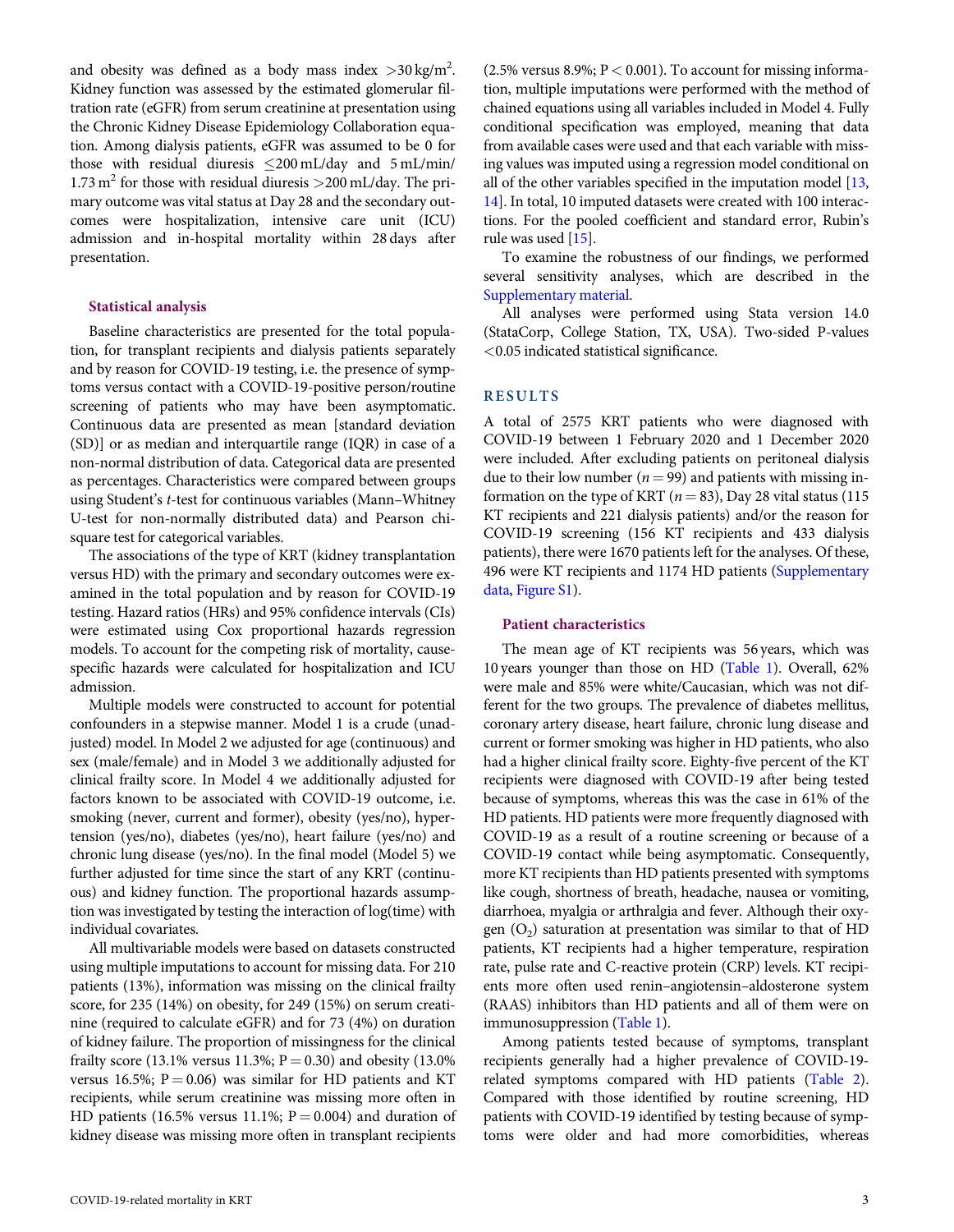## <span id="page-3-0"></span>Table 1. Baseline characteristics of the study population by type of KRT

|                                            |                      | Type of KRT              |                     |                    |  |
|--------------------------------------------|----------------------|--------------------------|---------------------|--------------------|--|
| Characteristics                            | Overall $(N = 1670)$ | $KT (n=496)$             | $HD (n=1174)$       | P-value            |  |
| Sex (male), %                              | 62                   | 59                       | 63                  | 0.16               |  |
| Age (years), mean $\pm$ SD                 | $63 \pm 15$          | $56 \pm 14$              | $66 \pm 15$         | < 0.001            |  |
| BMI (kg/m <sup>2</sup> ), mean $\pm$ SD    | $26.6 \pm 5.5$       | $26.9 \pm 5.0$           | $26.6 \pm 5.7$      | 0.34               |  |
| Race, %                                    |                      |                          |                     | 0.24               |  |
| Asian                                      | 3                    | $\sqrt{3}$               | 3                   |                    |  |
| Black or African descent                   | 6                    | $\overline{7}$           | 5                   |                    |  |
| White or Caucasian                         | 85                   | 85                       | 85                  |                    |  |
| Other or unknown                           | 6                    | 5                        | $\overline{7}$      |                    |  |
| Tobacco use, %<br>Current                  | $\overline{7}$       | 5                        | $\,$ 8 $\,$         | 0.03               |  |
| Prior                                      | 24                   | 20                       | 25                  |                    |  |
| Never                                      | 46                   | 50                       | 45                  |                    |  |
| Unknown                                    | 23                   | 25                       | 22                  |                    |  |
| Clinical frailty score (AU), mean $\pm$ SD | $3.6 \pm 1.8$        | $2.9 \pm 1.6$            | $3.9 \pm 1.7$       | < 0.001            |  |
| Comorbidities, %                           |                      |                          |                     |                    |  |
| Obesity                                    | 22                   | 23                       | 22                  | 0.69               |  |
| Hypertension                               | 84                   | 86                       | 83                  | 0.14               |  |
| Diabetes mellitus                          | 39                   | 29                       | 43                  | < 0.001            |  |
| Coronary artery disease                    | 29                   | 17                       | 35                  | < 0.001            |  |
| Heart failure                              | 21                   | $\,$ 8 $\,$              | 26                  | < 0.001            |  |
| Chronic lung disease                       | 13                   | 9                        | 15                  | 0.003              |  |
| Active malignancy                          | 6                    | $\sqrt{5}$               | $\boldsymbol{7}$    | 0.12               |  |
| Autoimmune disease                         | $\overline{4}$       | 5                        | $\overline{4}$      | 0.73               |  |
| Primary kidney disease, %                  |                      |                          |                     |                    |  |
| Primary glomerulonephritis                 | 18                   | 20                       | 17                  | 0.14               |  |
| Pyelonephritis                             | $\overline{c}$       | $\overline{4}$           | $\mathbf{1}$        | 0.003              |  |
| Interstitial nephritis                     | 3                    | $\overline{4}$           | $\mathfrak{Z}$      | 0.37               |  |
| Hereditary kidney disease                  | 9                    | 14                       | $\boldsymbol{7}$    | < 0.001            |  |
| Congenital diseases                        | $\overline{c}$       | $\overline{4}$           | $\mathbf{2}$        | 0.002              |  |
| Vascular diseases                          | 12                   | 8                        | 14                  | 0.001              |  |
| Secondary glomerular disease               | 5<br>21              | $\overline{4}$<br>9      | 6                   | 0.05<br>< 0.001    |  |
| Diabetic kidney disease<br>Other           | 17                   | 16                       | 26<br>17            | 0.70               |  |
| Unknown                                    | 11                   | 18                       | $\,$ 8 $\,$         | < 0.001            |  |
| Residual diuresis ≥200 mL/day, %           | 32                   | $\overline{\phantom{a}}$ | 32                  |                    |  |
| Transplant waiting list status, %          |                      |                          |                     |                    |  |
| Active on waiting list                     | 10                   | NA                       | 10                  |                    |  |
| In preparation                             | 10                   | NA                       | 10                  |                    |  |
| Temporarily not on list                    | 9                    | NA                       | 9                   |                    |  |
| Not transplantable                         | 67                   | NA                       | 67                  |                    |  |
| Unknown                                    | $\overline{4}$       | NA                       | $\overline{4}$      |                    |  |
| Time since transplantation (years), %      |                      |                          |                     |                    |  |
| $\leq$ 1                                   | 6                    | 6                        | NA                  |                    |  |
| $1 - 5$                                    | 31                   | 31                       | NA                  |                    |  |
| >5                                         | 63                   | 63                       | NA                  |                    |  |
| Medication                                 |                      |                          |                     |                    |  |
| Use of RAAS inhibition, %                  |                      |                          |                     |                    |  |
| ACE inhibitors                             | 16                   | 24                       | 14                  | < 0.001            |  |
| ARB                                        | 15                   | 20                       | 12                  | < 0.001            |  |
| Use of immunosuppressive medication, %     |                      |                          |                     |                    |  |
| Prednisone                                 | 31                   | 87                       | 7                   | < 0.001            |  |
| Tacrolimus                                 | 24<br>$\mathfrak{Z}$ | 79<br>10                 | $\mathbf{1}$<br>0.7 | < 0.001<br>< 0.001 |  |
| Cyclosporine                               | 21                   | 70                       | 0.5                 |                    |  |
| Mycophenolate<br>Azathioprine              | $\overline{c}$       | 6                        | 0.3                 | < 0.001<br>< 0.001 |  |
| mTOR inhibitor                             | $\overline{4}$       | 12                       | 0.2                 | < 0.001            |  |
| Disease characteristics                    |                      |                          |                     |                    |  |
| Reason for COVID-19 screening, %           |                      |                          |                     | < 0.001            |  |
| Symptoms                                   | 69                   | 85                       | 61                  |                    |  |
| Due to contact                             | 23                   | 12                       | 28                  |                    |  |
| Routine                                    | 8                    | 3                        | 11                  |                    |  |

Continued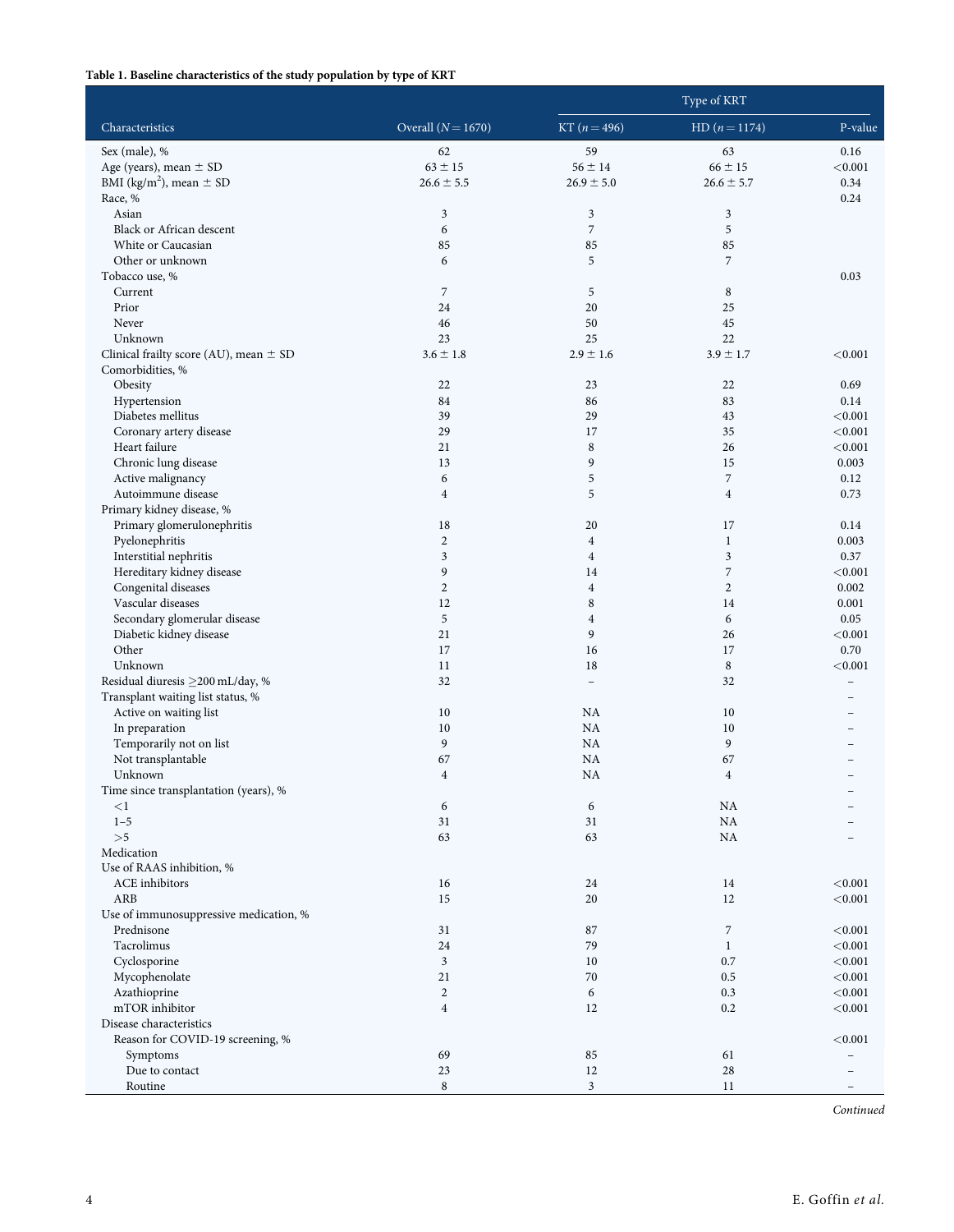#### Table 1. Continued

|                                                     |                      | Type of KRT    |                 |         |  |
|-----------------------------------------------------|----------------------|----------------|-----------------|---------|--|
| Characteristics                                     | Overall $(N = 1670)$ | KT $(n=496)$   | $HD (n = 1174)$ | P-value |  |
| Presenting symptoms, %                              |                      |                |                 |         |  |
| Sore throat                                         | 13                   | 16             | 12              | 0.02    |  |
| Cough                                               | 52                   | 63             | 47              | < 0.001 |  |
| Shortness of breath                                 | 35                   | 41             | 33              | 0.002   |  |
| Fever                                               | 60                   | 70             | 56              | < 0.001 |  |
| Headache                                            | 12                   | 19             | 9               | < 0.001 |  |
| Nausea or vomiting                                  | 11                   | 15             | 9               | < 0.001 |  |
| Diarrhoea                                           | 16                   | 28             | 11              | < 0.001 |  |
| Myalgia or arthralgia                               | 24                   | 34             | 20              | < 0.001 |  |
| Vital signs, mean $\pm$ SD                          |                      |                |                 |         |  |
| Temperature $(^{\circ}C)$                           | $37.5 \pm 1.1$       | $37.6 \pm 1.1$ | $37.4 \pm 1.0$  | 0.01    |  |
| Respiration rate/min                                | $19 \pm 6$           | $21 \pm 7$     | $19 \pm 5$      | < 0.001 |  |
| $O2$ saturation room air $(\%)$                     | $94 \pm 6$           | $94 \pm 7$     | $94 \pm 5$      | 0.41    |  |
| Systolic BP (mmHg)                                  | $135 \pm 24$         | $132 \pm 22$   | $136 \pm 25$    | 0.01    |  |
| Diastolic BP (mmHg)                                 | $76 \pm 15$          | $78 \pm 14$    | $75 \pm 15$     | < 0.001 |  |
| Pulse rate (bpm)                                    | $83 \pm 16$          | $87 \pm 17$    | $82 \pm 15$     | < 0.001 |  |
| Laboratory test results                             |                      |                |                 |         |  |
| Creatinine increase $($ >25%), %                    |                      | 26             |                 |         |  |
| Lymphocytes ( $\times$ 1000/ $\mu$ L), median (IQR) | $0.9(0.6-1.3)$       | $0.8(0.5-1.4)$ | $0.9(0.6-1.3)$  | 0.52    |  |
| CRP (mg/L), median (IQR)                            | $25(6-76)$           | $40(8-88)$     | $22(6-67)$      | 0.001   |  |

KT/dialysis groups were compared using one-wayanalysis of variance, Kruskal-Wallis test or chi-square test as appropriate. Obesity is defined as BMI >30 kg/m<sup>2</sup>. ACE, angiotensinconverting enzyme; ARB, angiotensin II receptor blocker; mTOR, mammalian target of rapamycin; BMI, body mass index; BP, blood pressure.

symptomatic KT recipients had similar comorbidities. In both patient groups, those with symptoms had higher CRP levels [\(Supplementary data](https://academic.oup.com/ndt/article-lookup/doi/10.1093/ndt/gfab200#supplementary-data), [Table S1\)](https://academic.oup.com/ndt/article-lookup/doi/10.1093/ndt/gfab200#supplementary-data).

### Patient survival

The 28-day probability of death in KT recipients was 16.9% (95% CI 13.9–20.5), which was lower than the 23.9% (95% CI 21.6–26.5) in the HD patients. [Supplementary data](https://academic.oup.com/ndt/article-lookup/doi/10.1093/ndt/gfab200#supplementary-data), [Figure S2](https://academic.oup.com/ndt/article-lookup/doi/10.1093/ndt/gfab200#supplementary-data) shows the survival for the overall group and for the subgroup of patients identified by screening because of symptoms.

[Table 3](#page-7-0) and the upper part of [Figure 1](#page-7-0) show that after adjustment for age and sex, the risk for COVID-19-related mortality was higher in KT recipients compared with dialysis patients. When additionally adjusting for differences in clinical frailty score, 'classical' determinants for COVID-19 mortality (obesity, hypertension, diabetes, heart failure, chronic lung disease and smoking) and duration of kidney failure, mortality risk in KT recipients was significantly higher when compared with patients on HD [fully adjusted HR (aHR) 1.78 (95% CI 1.22– 2.61)]. In the subgroup of patients who were diagnosed with COVID-19 because they were tested based on having symptoms, the risk of death was similarly higher in KT recipients [aHR 2.00 (95% CI 1.31–3.06)]. Analysis of complete data without multiple imputation confirmed the main results [aHR 2.42 (95% CI 1.52–3.86)] for transplant recipients compared with dialysis patients [\(Supplementary data](https://academic.oup.com/ndt/article-lookup/doi/10.1093/ndt/gfab200#supplementary-data), [Table S2\)](https://academic.oup.com/ndt/article-lookup/doi/10.1093/ndt/gfab200#supplementary-data).

# Risk of hospitalization, ICU admission and in-hospital mortality

The risk of hospitalization was higher in KT recipients compared with HD patients in the total population [aHR 1.20 (95% CI 1.00–1.47)] as well as in the subgroup of symptomatic patients [aHR 1.28 (95% CI 1.03–1.60)] [\(Supplementary data](https://academic.oup.com/ndt/article-lookup/doi/10.1093/ndt/gfab200#supplementary-data), [Table S3](https://academic.oup.com/ndt/article-lookup/doi/10.1093/ndt/gfab200#supplementary-data)). Similarly, the adjusted risk of ICU admission was higher in KT recipients compared with HD patients in the total population [aHR 2.09 (95% CI 1.33–3.29)] and in symptomatic patients [aHR 2.10 (95% CI 1.28–3.45)] [\(Supplementary data,](https://academic.oup.com/ndt/article-lookup/doi/10.1093/ndt/gfab200#supplementary-data) [Table S4\)](https://academic.oup.com/ndt/article-lookup/doi/10.1093/ndt/gfab200#supplementary-data). For the association of KT versus HD with in-hospital mortality, the aHR was 1.81 (95% CI 1.19–2.75) in the total population and 2.16 (95% CI 1.37–3.43) in symptomatic patients ([Supplementary data](https://academic.oup.com/ndt/article-lookup/doi/10.1093/ndt/gfab200#supplementary-data), [Table S5](https://academic.oup.com/ndt/article-lookup/doi/10.1093/ndt/gfab200#supplementary-data)). Only  ${\sim}6\%$  of the deaths ( $n = 23$ ) were reported not to be caused by COVID-19. An analysis restricted to COVID-19-related deaths showed results similar to the main results.

### Sensitivity analyses

After excluding HD patients using immunosuppressive agents and/or who previously received a KT, the aHR for the association of being a KT recipient (versus HD patient) with 28-day mortality was 1.62 (95% CI 1.09–2.41) in the total population ( $n = 1541$ ) and 1.68 (95% CI 1.06–2.65) in the symptomatic group  $(n = 1051)$  ([Supplementary data,](https://academic.oup.com/ndt/article-lookup/doi/10.1093/ndt/gfab200#supplementary-data) [Table S6](https://academic.oup.com/ndt/article-lookup/doi/10.1093/ndt/gfab200#supplementary-data)). In an analysis comparing KT recipients with HD patients on the KT waiting list or in preparation to be listed, the aHR for KT recipients was 4.81 (95% CI 2.25–10.29) in the total population  $(n = 703)$  and 5.48 (95% CI 2.26–13.27) in the symptomatic group ( $n = 553$ ; [Supplementary data,](https://academic.oup.com/ndt/article-lookup/doi/10.1093/ndt/gfab200#supplementary-data) [Table S7](https://academic.oup.com/ndt/article-lookup/doi/10.1093/ndt/gfab200#supplementary-data)). Taking into account kidney recipients within their first post-transplant year, the HR for 28-day mortality was 10.27 (95% CI 2.40–43.94) compared with dialysis patients who were on the waiting list or in preparation for KT ([Supplementary data](https://academic.oup.com/ndt/article-lookup/doi/10.1093/ndt/gfab200#supplementary-data), [Table S8](https://academic.oup.com/ndt/article-lookup/doi/10.1093/ndt/gfab200#supplementary-data)). The HR for kidney recipients in the first year of transplantation was 2.17 (95% CI 0.98–4.82) and was 1.72 (95% CI 1.17–2.53) after the first post-transplant year compared with all HD patients ([Supplementary data](https://academic.oup.com/ndt/article-lookup/doi/10.1093/ndt/gfab200#supplementary-data), [Table S9](https://academic.oup.com/ndt/article-lookup/doi/10.1093/ndt/gfab200#supplementary-data)). Results were also similar to the overall results when analysing hospitalized patients only [aHR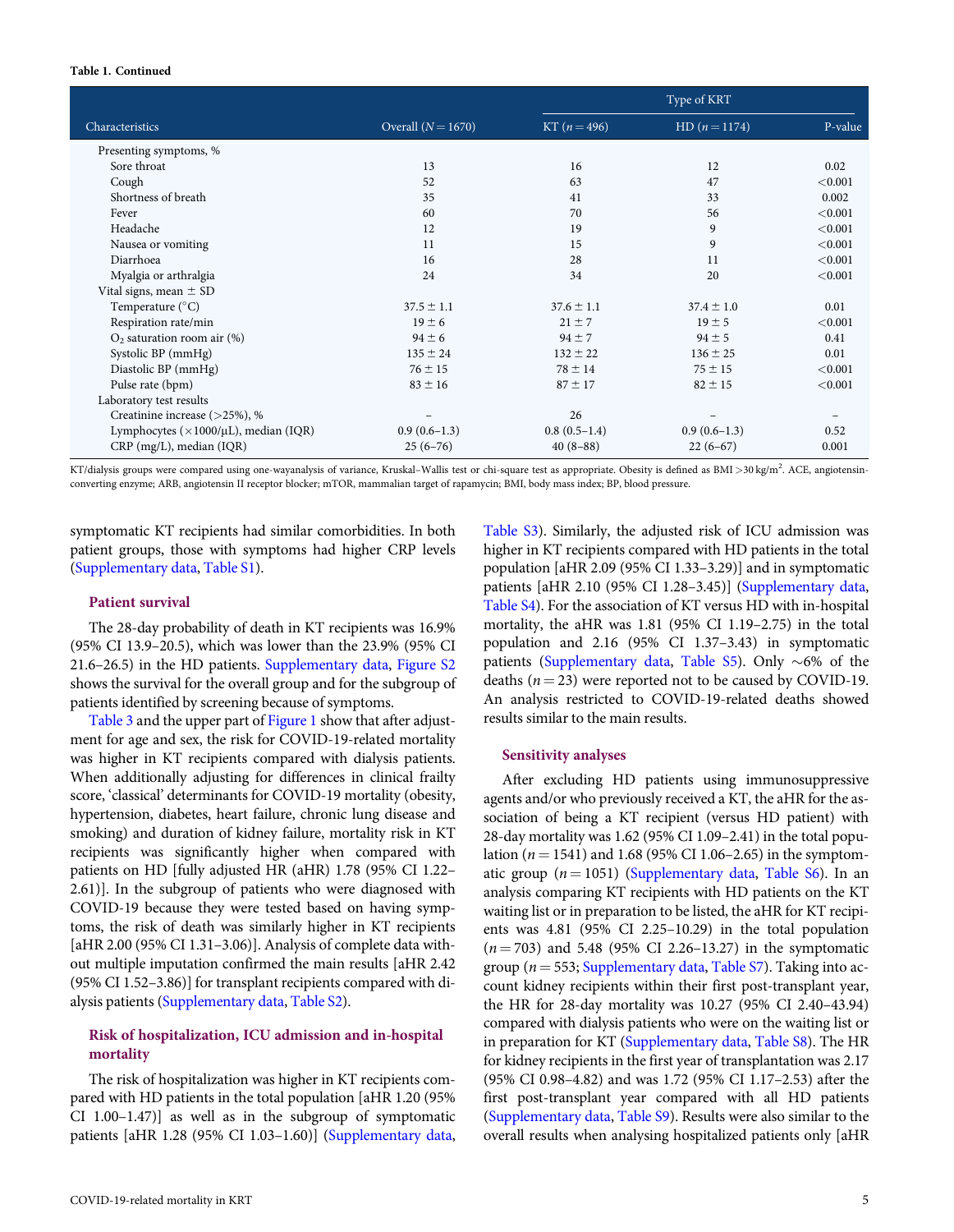# <span id="page-5-0"></span>Table 2. Baseline characteristics of study population by reason for COVID-19 screening and type of KRT, i.e. KT or HD

|                                                     |                      | Symptoms $(n = 1145)$                                                                  | Contact/routine screening( $n = 525$ )     |                |                                |                |
|-----------------------------------------------------|----------------------|----------------------------------------------------------------------------------------|--------------------------------------------|----------------|--------------------------------|----------------|
| Characteristics                                     |                      | KT [37% $(n=424)$ ] HD [63% $(n=721)$ ] P-value KT [14% $(n=72)$ ] HD [86% $(n=453)$ ] |                                            |                |                                | P-value        |
| Sex (male), %                                       | 58                   | 64                                                                                     | 0.03                                       | 68             | 61                             | 0.25           |
| Age (years), mean $\pm$ SD                          | $57 \pm 14$          | $68 \pm 15$                                                                            | < 0.001                                    | $56 \pm 15$    | $64 \pm 14$                    | < 0.001        |
| BMI (kg/m <sup>2</sup> ), mean $\pm$ SD             | $26.9 \pm 4.9$       | $26.9 \pm 6.2$                                                                         | 0.99                                       | $26.4 \pm 5.6$ | $26.0 \pm 4.8$                 | 0.48           |
| Race, %                                             |                      |                                                                                        | 0.31                                       |                |                                | 0.76           |
| Asian                                               | 3                    | 3                                                                                      |                                            | $\mathbf{1}$   | $\overline{c}$                 |                |
| <b>Black or African descent</b>                     | 7                    | 6                                                                                      |                                            | $\overline{7}$ | 5                              |                |
| White or Caucasian                                  | 85                   | 84                                                                                     |                                            | 85             | 87                             |                |
| Other or unknown                                    | $\overline{4}$       | $\overline{7}$                                                                         |                                            | $\overline{7}$ | 6                              |                |
| Tobacco use, %<br>Current                           | 5                    | $\sqrt{2}$                                                                             | 0.01                                       | 6              | 10                             | 0.53           |
| Prior                                               | 20                   | 26                                                                                     |                                            | 21             | 23                             |                |
| Never                                               | 50                   | 41                                                                                     |                                            | 51             | 50                             |                |
| Unknown                                             | 25                   | 25                                                                                     |                                            | 22             | 17                             |                |
| Clinical frailty score (AU), mean $\pm$ SD          | $2.9 \pm 1.5$        | $4.1 \pm 1.8$                                                                          | < 0.001                                    | $3.0 \pm 1.6$  | $3.8 \pm 1.7$                  | 0.001          |
| Comorbidities, %                                    |                      |                                                                                        |                                            |                |                                |                |
| Obesity                                             | 23                   | 25                                                                                     | 0.53                                       | 22             | 17                             | 0.35           |
| Hypertension                                        | 86                   | 83                                                                                     | 0.18                                       | 83             | 82                             | 0.84           |
| Diabetes mellitus                                   | 28                   | 47                                                                                     | < 0.001                                    | 32             | 36                             | 0.55           |
| Coronary artery disease                             | 17                   | 39                                                                                     | < 0.001                                    | 17             | 29                             | 0.03           |
| Heart failure                                       | $\,$ 8 $\,$          | 28                                                                                     | < 0.001                                    | 10             | 22                             | 0.02           |
| Chronic lung disease                                | 10                   | 16                                                                                     | 0.002                                      | 7              | 12                             | 0.20           |
| Active malignancy                                   | $\overline{4}$       | 8                                                                                      | 0.02                                       | $\,$ 8 $\,$    | 5                              | 0.26           |
| Autoimmune disease                                  | 5                    | $\overline{4}$                                                                         | 0.53                                       | 3              | $\overline{4}$                 | 0.52           |
| Primary kidney disease, %                           |                      |                                                                                        |                                            |                |                                |                |
| Primary glomerulonephritis                          | 20                   | 9                                                                                      | < 0.001                                    | 22             | 29                             | 0.23           |
| Pyelonephritis                                      | $\overline{4}$       | $\mathbf{2}$<br>3                                                                      | 0.06<br>0.58                               | 3<br>3         | $\mathbf{1}$<br>$\overline{2}$ | 0.04<br>0.78   |
| Interstitial nephritis<br>Hereditary kidney disease | $\overline{4}$<br>13 | 6                                                                                      | < 0.001                                    | 18             | $\boldsymbol{7}$               | 0.003          |
| Congenital diseases                                 | $\overline{4}$       | $\mathbf{1}$                                                                           | 0.001                                      | $\overline{4}$ | $\overline{2}$                 | 0.33           |
| Vascular diseases                                   | 8                    | 15                                                                                     | < 0.001                                    | 10             | 13                             | 0.50           |
| Secondary glomerular disease                        | 3                    | 6                                                                                      | 0.05                                       | 6              | 6                              | 0.88           |
| Diabetic kidney disease                             | 8                    | 25                                                                                     | < 0.001                                    | 15             | 28                             | 0.03           |
| Other                                               | 18                   | 25                                                                                     | 0.01                                       | 6              | $\overline{4}$                 | 0.62           |
| Unknown                                             | 18                   | $\overline{7}$                                                                         | < 0.001                                    | 14             | 8                              | 0.12           |
| Residual diuresis ≥200 mL/day, %                    | <b>NA</b>            | 30                                                                                     | $\overline{\phantom{0}}$                   | NA             | 35                             |                |
| Transplant waiting list status, %                   |                      |                                                                                        | $\overline{\phantom{0}}$                   |                |                                |                |
| Active on waiting list                              | NA                   | 11                                                                                     | $\overline{\phantom{0}}$                   | NA             | 9                              |                |
| In preparation                                      | NA                   | 12                                                                                     | $\overline{\phantom{0}}$                   | NA             | 9                              |                |
| Temporarily not on list                             | <b>NA</b>            | $\overline{7}$                                                                         | $\overline{\phantom{0}}$                   | <b>NA</b>      | 11                             |                |
| Not transplantable                                  | NA                   | 68                                                                                     | $\overline{\phantom{0}}$                   | <b>NA</b>      | 65                             |                |
| Unknown                                             | NA                   | 3                                                                                      | $\overline{\phantom{0}}$                   | <b>NA</b>      | 6                              | $\overline{a}$ |
| Time since transplantation (years), %<br>$\leq$ 1   | 5                    | NA                                                                                     | $\overline{a}$<br>$\overline{\phantom{0}}$ | 14             | NA                             |                |
| $1 - 5$                                             | 32                   | NA                                                                                     |                                            | 31             | NA                             |                |
| >5                                                  | 64                   | NA                                                                                     | $\overline{\phantom{0}}$                   | 56             | NA                             |                |
| Medication use                                      |                      |                                                                                        |                                            |                |                                |                |
| Use of RAAS inhibition, %                           |                      |                                                                                        |                                            |                |                                |                |
| <b>ACE</b> inhibitors                               | 24                   | 12                                                                                     | < 0.001                                    | 24             | 14                             | 0.05           |
| ARB                                                 | 20                   | 15                                                                                     | 0.01                                       | 22             | 8                              | < 0.001        |
| Use of immunosuppressive medication, %              |                      |                                                                                        |                                            |                |                                |                |
| Prednisone                                          | 88                   | 9                                                                                      | < 0.001                                    | 82             | $\overline{4}$                 | < 0.001        |
| Tacrolimus                                          | 78                   | $\overline{c}$                                                                         | < 0.001                                    | 88             | $\mathbf{1}$                   | < 0.001        |
| Cyclosporine                                        | 11                   | $\mathbf{1}$                                                                           | < 0.001                                    | 3              | $\boldsymbol{0}$               | < 0.001        |
| Mycophenolate                                       | 70                   | $\mathbf{1}$                                                                           | < 0.001                                    | 69             | 0.2                            | < 0.001        |
| Azathioprine                                        | 6                    | 0.1                                                                                    | < 0.001                                    | 3              | $\mathbf{1}$                   | 0.09           |
| mTOR inhibitor                                      | 13                   | 0.1                                                                                    | < 0.001                                    | 10             | 0.2                            | < 0.001        |
| Disease-related characteristics                     |                      |                                                                                        |                                            |                |                                |                |
| Presenting symptoms, %<br>Sore throat               | 17                   | 16                                                                                     | 0.70                                       | 15             | 6                              | 0.01           |
| Cough                                               | 68                   | 61                                                                                     | 0.03                                       | 36             | 25                             | 0.07           |
| Shortness of breath                                 | $44\,$               | 41                                                                                     | 0.23                                       | 19             | 20                             | 0.80           |

Continued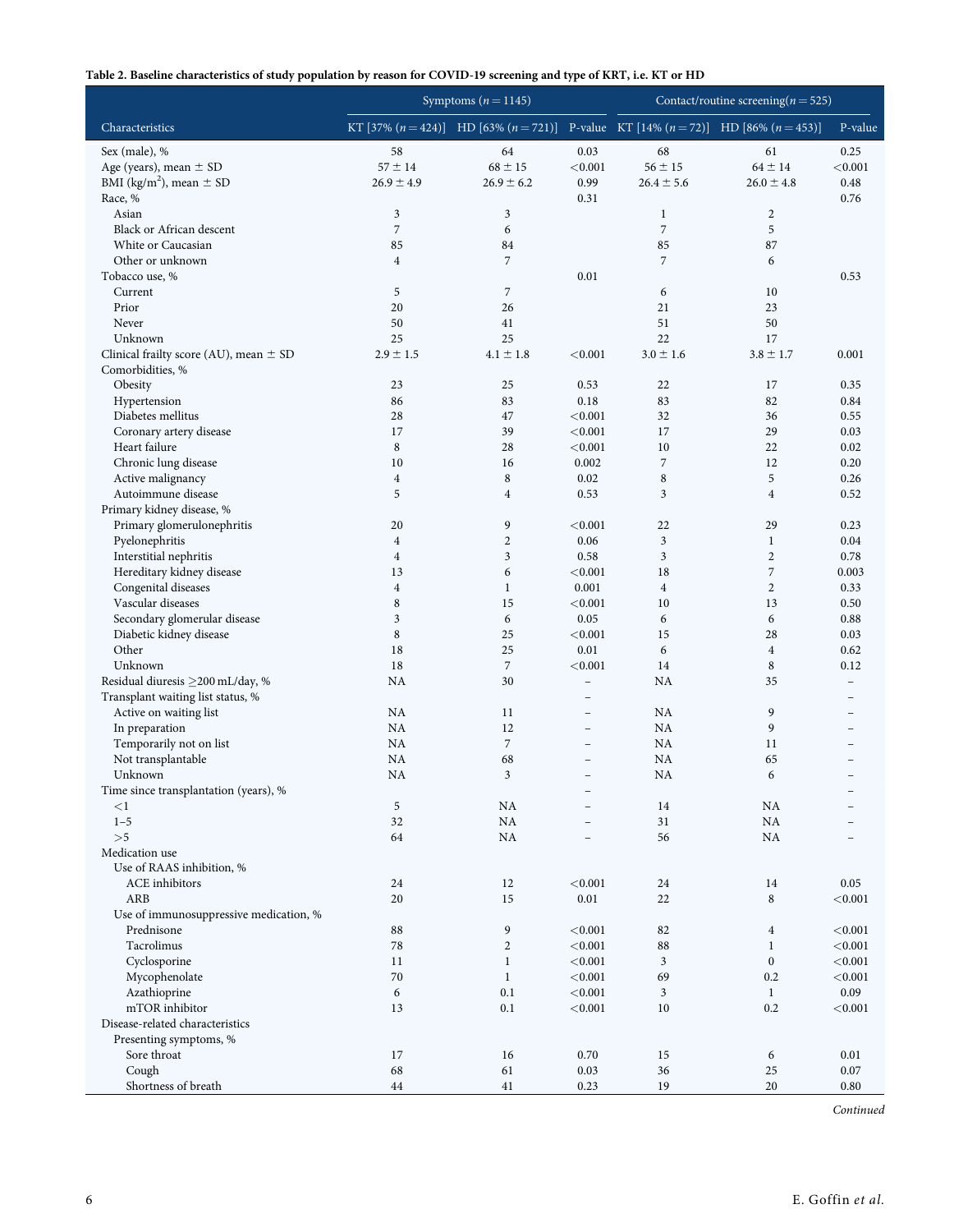#### <span id="page-6-0"></span>Table 2. Continued

|                                                      |                | Symptoms $(n = 1145)$                                                                  |            | Contact/routine screening( $n = 525$ ) |                |         |  |
|------------------------------------------------------|----------------|----------------------------------------------------------------------------------------|------------|----------------------------------------|----------------|---------|--|
| Characteristics                                      |                | KT [37% $(n=424)$ ] HD [63% $(n=721)$ ] P-value KT [14% $(n=72)$ ] HD [86% $(n=453)$ ] |            |                                        |                | P-value |  |
| Fever                                                | 74             | 69                                                                                     | 0.09       | 48                                     | 36             | 0.06    |  |
| Headache                                             | 20             | 9                                                                                      | ${<}0.001$ | 13                                     | 10             | 0.32    |  |
| Nausea or vomiting                                   | 17             | 13                                                                                     | 0.05       | 3                                      | 3              | 0.91    |  |
| Diarrhoea                                            | 29             | 14                                                                                     | < 0.001    | 25                                     | 7              | < 0.001 |  |
| Myalgia or arthralgia                                | 36             | 23                                                                                     | < 0.001    | 18                                     | 14             | 0.40    |  |
| Vital signs, mean $\pm$ SD                           |                |                                                                                        |            |                                        |                |         |  |
| Temperature $(^{\circ}C)$                            | $37.6 \pm 1.1$ | $37.7 \pm 1.0$                                                                         | 0.20       | $37.2 \pm 0.9$                         | $37.0 \pm 1.0$ | 0.17    |  |
| Respiration rate/min                                 | $21 \pm 7$     | $20 \pm 5$                                                                             | < 0.001    | $17 \pm 4$                             | $18 \pm 3$     | 0.23    |  |
| $O2$ saturation room air, %                          | $94 \pm 7$     | $93 \pm 6$                                                                             | 0.02       | $96 \pm 4$                             | $95 \pm 4$     | 0.37    |  |
| Systolic BP (mmHg)                                   | $131 \pm 21$   | $136 \pm 26$                                                                           | 0.02       | $133 \pm 23$                           | $136 \pm 23$   | 0.38    |  |
| Diastolic BP (mmHg)                                  | $79 \pm 14$    | $73 \pm 15$                                                                            | < 0.001    | $76 \pm 15$                            | $77 \pm 14$    | 0.59    |  |
| Pulse rate (bpm)                                     | $88 \pm 17$    | $83 \pm 17$                                                                            | < 0.001    | $82 \pm 14$                            | $80 \pm 12$    | 0.37    |  |
| Laboratory test results                              |                |                                                                                        |            |                                        |                |         |  |
| Creatinine increase $($ >25%), %                     | 27             |                                                                                        |            | 15                                     |                |         |  |
| Lymphocytes ( $\times$ 1000/ $\mu$ L), mendian (IQR) | $0.8(0.5-1.3)$ | $0.8(0.5-1.3)$                                                                         | 0.20       | $0.9(0.6-1.4)$                         | $1.0(0.7-1.4)$ | 0.38    |  |
| CRP (mg/L), median (IQR)                             | $45(10-91)$    | $30(10-94)$                                                                            | 0.35       | $10(3-39)$                             | $12(3-37)$     | 0.83    |  |

KT/dialysis groups were compared using one-way analysis of variance, Kruskal-Wallis test or chi-square test as appropriate. Obesity is defined as BMI >30 kg/m<sup>2</sup>. ACE, angiotensinconverting enzyme; ARB, angiotensin II receptor blocker; BMI, body mass index; BP, blood pressure; mTOR, mammalian target of rapamycin.

1.82 (95% CI 1.20–2.74) in the total population and 2.20 (95% CI 1.39–3.47) in the symptomatic group] or when including those with missing information on the reason for COVID-19 screening [aHR 1.74 (95% CI 1.26–2.42) in the total population and 1.89 (95% CI 1.24–2.89) in the symptomatic group] [\(Supplementary data](https://academic.oup.com/ndt/article-lookup/doi/10.1093/ndt/gfab200#supplementary-data), [Table S11\)](https://academic.oup.com/ndt/article-lookup/doi/10.1093/ndt/gfab200#supplementary-data).

Overall, crude mortality (i.e. mortality not limited to the 28 day window) was 19.9% and 27.7% in KT recipients and HD patients, respectively. For the risk of overall mortality in KT recipients (versus HD patients), the aHR was 1.87 (95% CI 1.31–2.67) in the total population and 2.04 (95% CI 1.37–3.06) in the symptomatic group ([Supplementary data](https://academic.oup.com/ndt/article-lookup/doi/10.1093/ndt/gfab200#supplementary-data), [Table S12](https://academic.oup.com/ndt/article-lookup/doi/10.1093/ndt/gfab200#supplementary-data)). No significant interactions in the risk associated with KT compared with being on HD were found between subgroups except for subgroups defined by age ( $\lt 65$  and  $\ge 65$  years) (P = 0.02) ([Sup](https://academic.oup.com/ndt/article-lookup/doi/10.1093/ndt/gfab200#supplementary-data) [plementary data](https://academic.oup.com/ndt/article-lookup/doi/10.1093/ndt/gfab200#supplementary-data), [Table S13](https://academic.oup.com/ndt/article-lookup/doi/10.1093/ndt/gfab200#supplementary-data)).

## **DISCUSSION**

Since the start of the COVID-19 outbreak, it has been a topic of discussion in the nephrology community whether HD or KT patients are more affected by COVID-19-related mortality. Here we present analyses derived from the ERACODA, the largest database with comprehensive individual-level data of patients on dialysis or living with a KT infected by SARS-CoV-2 in Europe. Our data indicate that 28-day mortality is higher for KT recipients compared with HD patients after adequate adjustment for age, sex, frailty and comorbidities. Stratified analyses limiting the dataset to patients tested because of symptoms confirmed that KT recipients have a higher mortality risk. Finally, we show that only very few HD patients were admitted to the ICU, less than patients with a KT.

COVID-19 is particularly life-threatening in patients on KRT, suggesting that kidney failure creates an environment for a more severe course of disease [\[3](#page-11-0)]. In our study, the unadjusted COVID-19-related 28-day mortality rate was 16.9% in [[6,](#page-11-0) [9,](#page-11-0) [16–18](#page-11-0)]. These studies also show lower, or a trend towards lower, mortality in KT patients in a crude analysis compared with HD patients. This finding is not unexpected, because in our study HD patients were on average 10 years older and had more comorbidities. In a region-wide registry study from the Flanders region of Belgium, cumulative mortality was 29.6% versus 14.0% among patients on HD and KT recipients, respectively. Adjustment for age decreased cumulative mortality for dialysis patients (19.9%) but increased mortality for transplant patients (23%) [\[19\]](#page-11-0). This study demonstrates that adjustment for age is the first step towards obtaining a more reliable comparison of the mortality burden in patients on various modalities of kidney function replacement. In addition, it should be accounted for in burden differences of comorbidities. Diabetes, obesity, respiratory and cardiovascular disease are all well-identified predictors of COVID-19-related death in the general population [\[2,](#page-11-0) [5](#page-11-0)] as well as in kidney failure patients [\[8](#page-11-0), [16](#page-11-0), [18](#page-11-0)], albeit to a lesser extent in these latter patient groups [\[20\]](#page-11-0). In a recent study, Hilbrands et al. [\[7\]](#page-11-0) showed that the clinical frailty score at presentation was the strongest predictor of COVID-19 related mortality in dialysis patients, an important patient characteristic that is unfortunately underreported in most studies.

transplant recipients and 23.9% in HD patients. These findings are in line with data from other regional and national registries

Taking all these data into account, multivariable analysis for mortality was performed in our study with adjustment for age, sex, frailty and other classic determinants of COVID-19 mortality (diabetes, obesity, heart failure, chronic obstructive pulmonary disease, smoking, hypertension, kidney function and duration of kidney disease). Doing so, we documented a significantly higher risk of mortality [HR 1.78 (95% CI 1.22–2.61)] in KT recipients compared with HD patients. Several previous studies showed similar outcomes in transplant [\[21](#page-11-0)] and dialysis patients [\[22\]](#page-11-0) compared with non-transplant/non-dialysis patients, but these were small studies. In this study, the main finding was robust in the various sensitivity analyses that we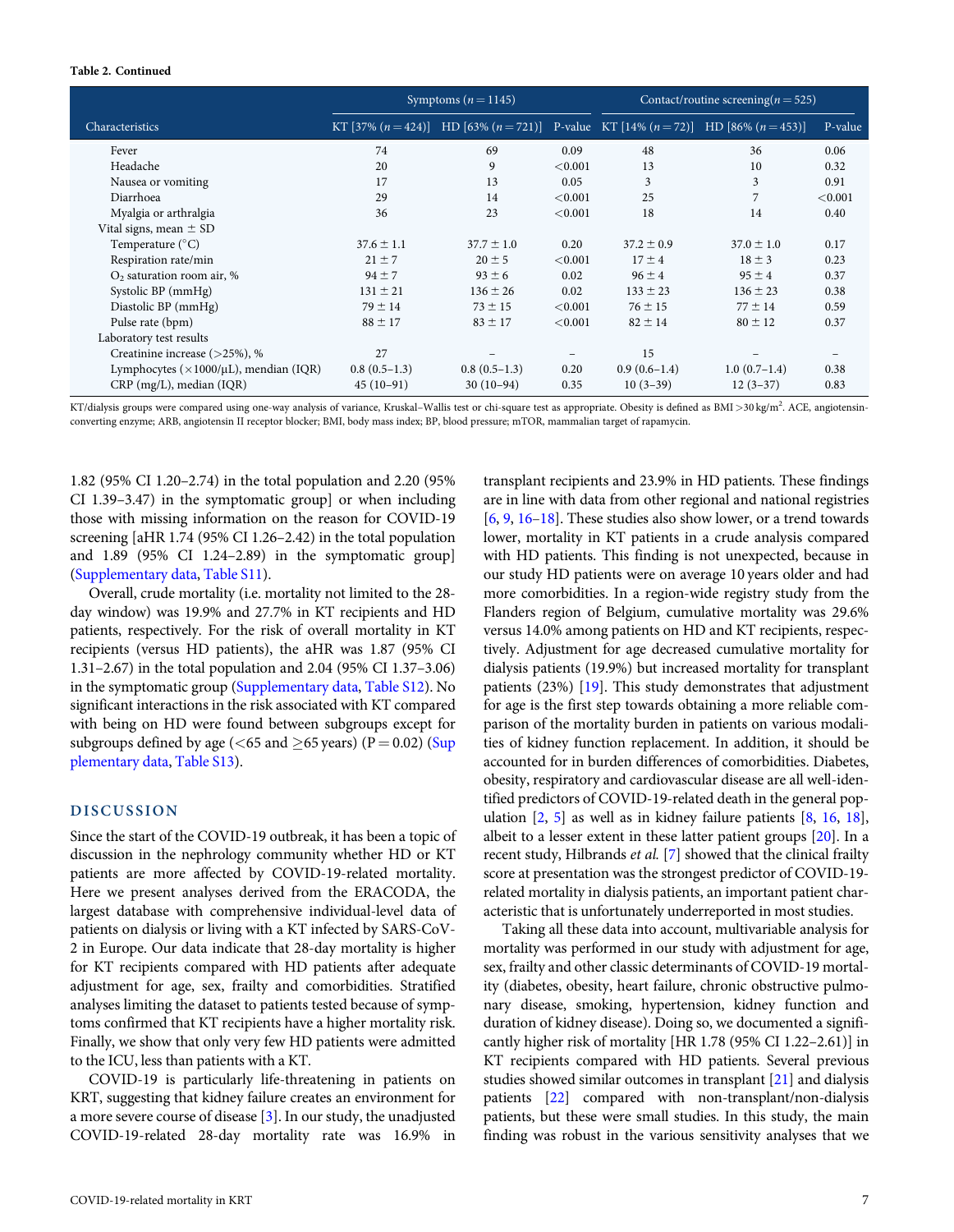<span id="page-7-0"></span>Table 3. Association of type of KRT (KT versus HD) with incidence of 28-day COVID-19-related mortality, overall and by reason for COVID-19 screening, presented as HRs with 95% CIs

| Total, events $(n)$ |               |                     | Symptoms, events $(n)$ |              |                     | Contact/routine, events $(n)$ |             |                     |         |
|---------------------|---------------|---------------------|------------------------|--------------|---------------------|-------------------------------|-------------|---------------------|---------|
| Model               | HD 281 (1174) | KT 84 (496)         | P-value                | HD 205 (721) | KT 75 (424)         | P-value                       | HD 76 (453) | KT 9 (72)           | P-value |
| Model 1             | Ref.          | $0.67(0.52 - 0.85)$ | 0.001                  | Ref.         | $0.57(0.44 - 0.75)$ | < 0.001                       | Ref.        | $0.71(0.36-1.43)$   | 0.34    |
| Model 2             | Ref.          | $1.14(0.88 - 1.47)$ | 0.33                   | Ref.         | $1.07(0.80 - 1.43)$ | 0.65                          | Ref.        | $0.99(0.49-1.99)$   | 0.97    |
| Model 3             | Ref.          | $1.30(1.00-1.68)$   | 0.05                   | Ref.         | $1.21(0.90-1.61)$   | 0.21                          | Ref.        | $1.15(0.57-2.34)$   | 0.69    |
| Model 4             | Ref.          | 1.39 (1.07–1.81)    | 0.02                   | Ref.         | $1.32(0.98 - 1.77)$ | 0.07                          | Ref.        | $1.19(0.58 - 2.46)$ | 0.63    |
| Model 5             | Ref.          | $1.78(1.22 - 2.61)$ | 0.003                  | Ref.         | $2.00(1.31-3.06)$   | 0.001                         | Ref.        | $0.57(0.17-1.91)$   | 0.36    |

Model 1: crude; Model 2: age and sex; Model 3: Model 2 + frailty; Model 4: Model 3 + obesity, hypertension, diabetes, heart failure, chronic lung disease and smoking; Model 5: Model  $4 +$  duration of kidney failure and kidney function.



FIGURE 1: Forest plot showing HRs for association of type of KRT (KT versus HD) with 28-day mortality in the total study population and in the subgroup of those patients tested for COVID-19 based on symptoms only. Model 1: crude; Model 2: age, sex; Model 3: Model 2 + frailty; Model 4: Model 3 + obesity, hypertension, diabetes, heart failure, chronic lung disease and smoking; Model 5: Model 4 + duration of kidney failure and kidney function.

performed. Analysis of overall instead of Day 28 mortality showed similar results, as did exclusion of the very few dialysis patients using immunosuppressive treatments and/or who had a KT previously. To account for potential selection bias, we provide an analysis of symptomatic and asymptomatic (contact or routine testing) patients separately; however, due to their small number, we were not confident that we could draw statistically well-founded conclusions for the latter.

We observed that the risk of death associated with being a transplant recipient was considerably higher in patients >65 years of age. This may reflect longer kidney disease duration and longer chronic exposure to immunosuppressive agents. However, adjustment for the duration of kidney failure did not materially affect our results. It may therefore well be that elderly subjects are more vulnerable to the risk-enhancing effect of immunosuppressive agents, just as in the general population.

Under non-COVID-19 circumstances, KT recipients exhibit lower mortality rates than waitlisted dialysis patients after adjustment for age, sex, race and cause of renal disease [\[23](#page-11-0)]. Similarly, a report of 56 waitlisted dialysis patients and 80 KT recipients in New York found that waitlist status was independently associated with COVID-19-related mortality [odds ratio 2.65 (95% CI 1.18–5.96);  $P = 0.02$  and that waitlisted dialysis patients were more likely to require hospitalization (82% versus 65%) than KT recipients [\[8\]](#page-11-0). The French nationwide registry noticed similar findings [\[24\]](#page-11-0). The risk of contracting SARS-CoV-2 infection is higher in HD patients, consistent with the difficulties in achieving social distancing while travelling to and from dialysis units. It should therefore be noted that the overall risk of mortality could be the same or lower in KT recipients if the risk of getting infected is lower in these patients. Previous studies have also reported that although the incidence of COVID-19 was higher in waitlisted dialysis patients as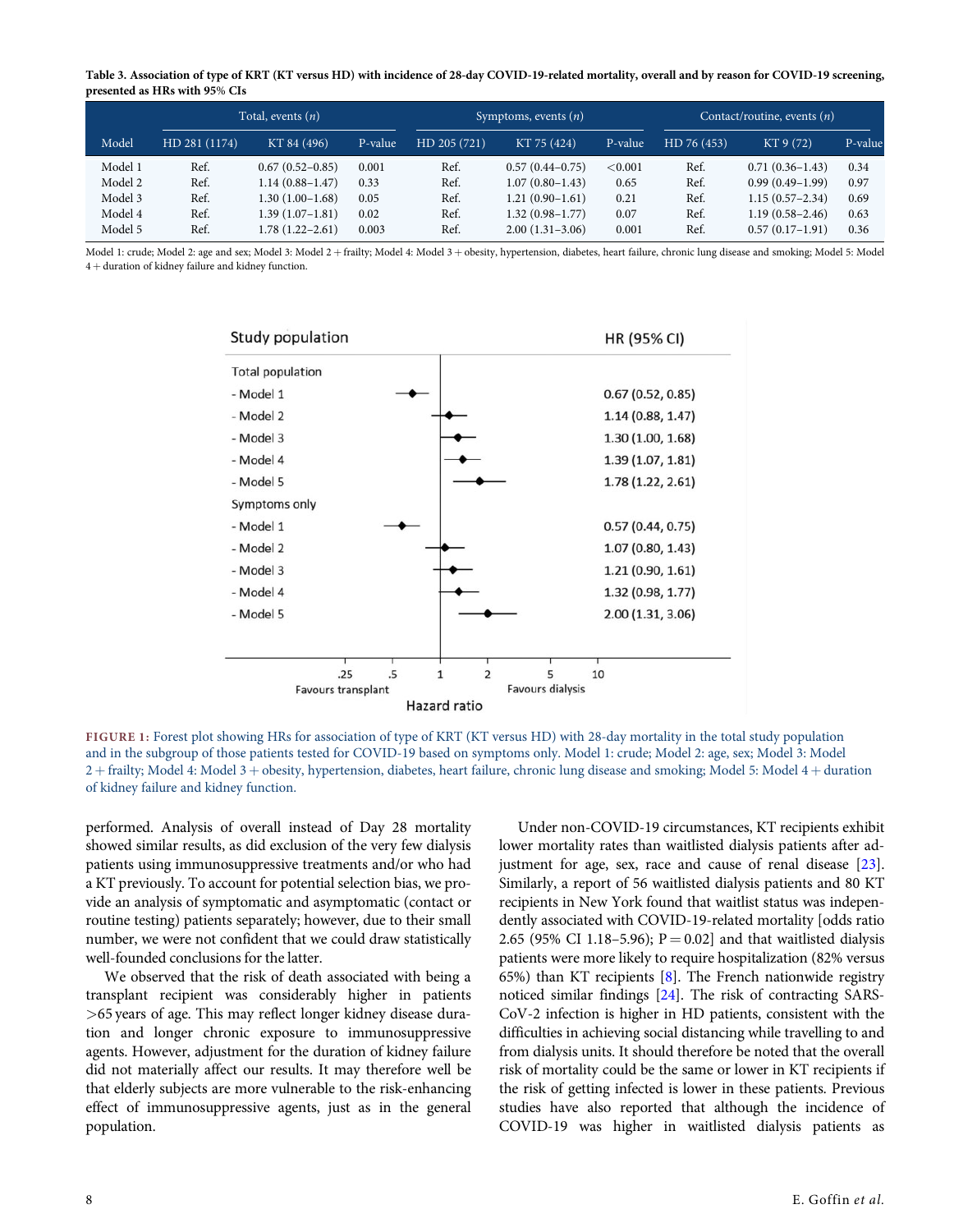<span id="page-8-0"></span>compared with KT recipients, the mortality rate remained lower [\[24–26](#page-11-0)]. This can be accounted for by the fact that many COVID-19 cases in dialysis patients are detected by a general screening policy, even in asymptomatic patients. In this study, adequate adjusted analysis documents that KT recipients exhibit a higher mortality rate compared with waitlisted patients.

KRT patients have a frail immunological system. Chronic exposure to uraemia alters the immune response in dialysis and KT recipients. In addition, a KT recipient requires lifelong immunosuppression, which affects both innate and adaptive immunity. Therefore, in KT recipients, viral infections are frequent [\[27](#page-11-0)] and lead to higher morbidity and mortality when compared with dialysis patients [[28](#page-11-0)]. A role for immunosuppressive agents as the cause for the higher risk for COVID-19 mortality in KT recipients may be suspected. Indeed, when further examined in our data, patients during the first posttransplant year, i.e. when they are given the strongest immunosuppression, experience dramatically increased COVID-19-related mortality compared with waitlisted patients, a finding consistent with other studies [\[7,](#page-11-0) [29\]](#page-11-0). We also investigated the association of intensity and type of immunosuppressant use with mortality in KT recipients. Patients on dual therapy (versus triple therapy) and immunosuppression excluding corticosteroids (versus immunosuppression including corticosteroids) tended to have a lower risk of mortality, but these associations were not statistically significant ([Supplementary data,](https://academic.oup.com/ndt/article-lookup/doi/10.1093/ndt/gfab200#supplementary-data) [Tables](https://academic.oup.com/ndt/article-lookup/doi/10.1093/ndt/gfab200#supplementary-data) [S14 and S15](https://academic.oup.com/ndt/article-lookup/doi/10.1093/ndt/gfab200#supplementary-data), respectively). Therefore we are unable to confirm the role of immunosuppressant use in the observed excess risk of mortality in KT recipients. However, future studies with larger sample sizes should examine the impact of immunosuppressive treatments on mortality in KT recipients.

Remarkably, the RECOVERY (Randomised Evaluation of COVID-19 Therapy) trial showed that corticosteroids would decrease COVID-19 mortality [\[30](#page-11-0)]. However, this concerns a relatively high dose to mitigate the cytokine storm related to a late stage of COVID-19 when ventilator support is needed [\[30\]](#page-11-0), whereas it has been shown that chronic low-dose corticosteroid exposure is associated with higher influenza-related mortality in patients not only with various comorbidities [\[31\]](#page-11-0), but also with COVID-19-related mortality in patients with rheumatoid arthritis [\[32–34](#page-11-0)].

Supportive care remains the mainstay of treatment for COVID-19. Despite hospitalization and ICU admission thresholds consistent across the centres, KT recipients were more often hospitalized and admitted to an ICU than HD patients. HD allows facilities to monitor these patients three times a week and may delay or avoid hospitalization. Nevertheless, patients frequently develop symptoms that require admission and intensive care management. In our study, substantial mortality occurred in dialysis patients who were not offered ICU admission compared with KT recipients (71.1% versus 56.1%;  $P = 0.01$ ). This finding could be explained by advanced care being more frequently planned in HD patients, but speculatively could also be explained by an expected high risk of death in these patients leading to a restrictive policy for ICU admission. Such a policy of limiting care may have disserved the group of dialysis patients.

The strengths of this study are the completeness of data retrieved from the largest European database of KRT patients with COVID-19. This database encompasses detailed information on demographics, disease characteristics, hospital and ICU admission and mortality. The ERACODA also includes information on comorbidities, frailty, time from onset of kidney failure, reason for COVID-19 screening and mode of COVID-19 diagnosis, all factors important in determining whether a specific KRT impacts mortality risk in kidney failure patients with COVID-19.

Our study also has limitations. First, due to our study design, we may not have captured enough asymptomatic cases of COVID-19, especially among KT recipients. Moreover, the database might not include all patients in all participating centres. Testing policies may vary between centres and over time, but in general leads to reporting fewer cases in asymptomatic patients. Despite the rapid implementation of telemedicine or scheduled calls in most centres during the pandemic, underreporting of cases is still possible, particularly for transplant recipients. For these reasons, we also present the results of sensitivity analyses limited to the subset of transplant and HD patients who were identified in a similar manner (testing because of symptoms or hospitalization). We additionally accounted for any potential centre effect. These analyses confirm our main findings. Second, the ERACODA does not gather information on in-hospital patient management >48 h after admission. Change over time in recommendations for supportive care, immunosuppressive treatment and availability of specific therapies may have impacted outcome. Also, analysis taking into account a potential centre effect did not show discordant results. Differences in in-hospital patient management between groups are therefore not likely to have had a major impact on our comparative results.

In conclusion, this large European study demonstrates that kidney transplantation dramatically impacts mortality in kidney failure patients with COVID-19. Thus KT recipients with COVID-19 should be closely monitored and need intensification of infection mitigation strategies and prioritization of effective and safe COVID-19 vaccine distribution. In addition, these findings suggest that postponing transplantations may be justified, especially during the highly active phase of the pandemic. Investigation of the potential effect of immunosuppression on outcomes is also urgently needed. Finally, our data indicate that intensive care management should be considered for kidney failure patients based on demographics, comorbidities and disease characteristics and that the mere fact of being an HD patient should not discourage physicians from admitting such patients to an ICU.

## SUPPLEMENTARY DATA

[Supplementary data](https://academic.oup.com/ndt/article-lookup/doi/10.1093/ndt/gfab200#supplementary-data) are available at ndt online.

# ACKNOWLEDGEMENTS

The ERACODA collaboration is an initiative to study prognosis and risk factors for mortality due to COVID-19 in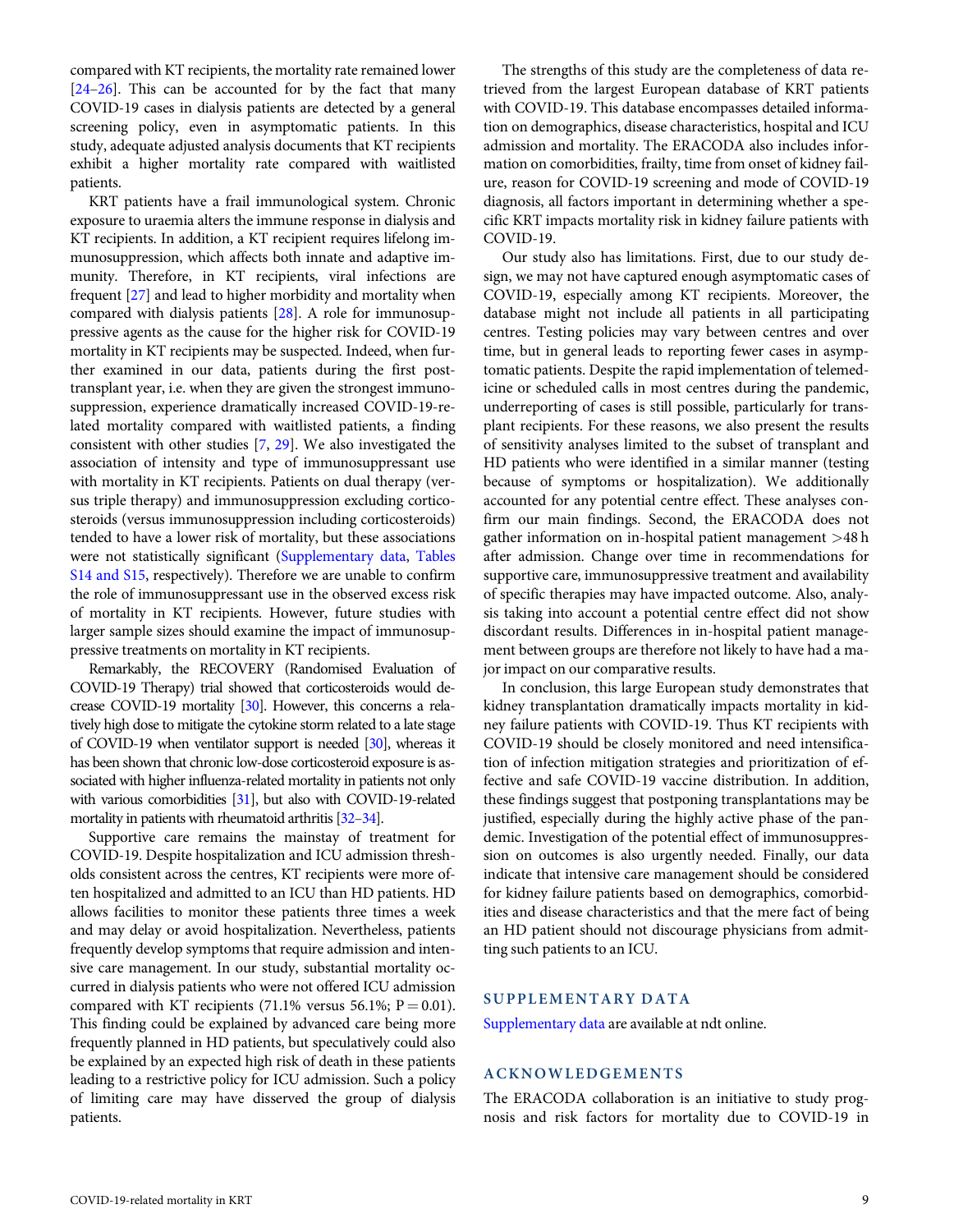patients with a KT or on dialysis that is endorsed by the ERA-EDTA. The organizational structure contains a working group assisted by a management team and advisory board. The ERACODA Working Group members: C.F.M. Franssen, R.T. Gansevoort (coordinator), M.H. Hemmelder, L.B. Hilbrands and K.J.Jager. The ERACODA Management Team members: R. Duivenvoorden, M. Noordzij, P. Vart. The ERACODA Advisory Board members: D. Abramowicz, C. Basile, A. Covic, M. Crespo, Z.A. Massy, S. Mitra, E. Petridou, J.E. Sanchez and C. White. We thank all the people who entered information in the ERACODA database for their participation and especially all healthcare workers who have taken care of the included COVID-19 patients.

# DATA AVAILABILITY STATEMENT

Collaborators that entered data in the ERACODA remain owner of these data. The database can therefore not be disclosed to any third party without the prior written consent of all data providers, but the database will be made available to the editorial offices of medical journals when requested. Research proposals can be submitted to the Working Group via COVID.19.KRT@umcg.nl. If deemed of interest and methodologically sound by the Working Group and Advisory Board, the analyses needed for the proposal will be carried out by the Management Team.

# FUNDING

ERACODA received unrestricted research grants from the ERA-EDTA, the Dutch Kidney Foundation, Baxter and Sandoz.

# AUTHORS' CONTRIBUTIONS

All authors contributed to data collection, study design, data analysis, interpretation and drafting of this article.

# CONFLICT OF INTEREST STATEMENT

Unrestricted research grants were obtained from the ERA-EDTA, the Dutch Kidney Foundation, Baxter and Sandoz. Organizations had no role in the design of the study, interpretation of results or writing of the manuscript.

# APPENDIX

# ERACODA Collaborators

Albert Schweitzer Hospital, Dordrecht, the Netherlands: Jeroen B. van der Net; Ambroise Pare Hospital, APHP Paris-Saclay University, Boulogne Billancourt, France: Marie Essig; Amphia Hospital, Breda, The Netherlands: Peggy W.G. du Buf-Vereijken, Betty van Ginneken and Nanda Maas; Amsterdam UMC, Amsterdam, The Netherlands: Liffert Vogt, Brigit C. van Jaarsveld, Frederike J. Bemelman, Farah Klingenberg-Salahova, Frederiek Heenan-Vos, Marc G. Vervloet and Azam Nurmohamed;Antwerp University Hospital, Antwerp,

Belgium: Daniel Abramowicz and Sabine Verhofstede; Faculty of Medicine, Avicennes Military Hospital, Cadi Ayyad University, Marrakech, Morocco: Omar Maoujoud; AZ Delta, Roeselare, Belgium: Thomas Malfait; B. Braun Avitum, Litomerice, Czech Republic: Jana Fialova; Bellvitge University Hospital, Hospitalet de Llobregat, Barcelona, Spain: Edoardo Melilli, Alexandre Fava`, Josep M. Cruzado and Nuria Montero Perez; Bernhoven Hospital, Uden, The Netherlands: Joy Lips; Bravis Hospital, Roosendaal/Bergen op Zoom, The Netherlands: Harmen Krepel; Cantonal Hospital Zenica, Zenica, Bosnia and Herzegovina: Harun Adilovic; Catharina Hospital, Eindhoven, The Netherlands: Maaike Hengst; Central Clinical Hospital of the Ministry of Interior, Warsaw, Poland: Andrzej Rydzewski; Centre Hospitalier du Nord, Ettelbruck, Luxembourg and Centre of Postgraduate Medical Education, Warsaw, Poland: Ryszard Gellert; Centrodial, São João da Madeira, São João da Madeira, Portugal: João Oliveira; Centro Hospitalar Vila Nova de Gaia/Espinho, Vila Nova de Gaia, Portugal: Daniela G. Alferes; City Hospital n.a. S.P. Botkin, Moscow, Russia: Elena V. Zakharova; City Hospital Waid, Zürich, Switzerland: Patrice Max Ambuehl, Andrea Walker and Rebecca Winzeler; Claude Galien Hospital Ramsay santé, Quincy-sous-Sénart, France: Fanny Lepeytre, Clémentine Rabaté and Guy Rostoker; Clínica de Hemodiálise de Felgueiras, Felgueiras, Portugal: Sofia Marques; Clinical Centre of Vojvodina, Novi Sad, Serbia: Tijana Azasevac; Croatian Society of Nephrology, Dialysis and Transplantation, Zagreb, Croatia: Dajana Katicic; CWZ Nijmegen, Nijmegen, The Netherlands: Marc ten Dam; DaVita Geilenkirchen, Geilenkirchen, Germany: Thilo Krüger; DaVita, Wrocław, Poland: Szymon Brzosko; Deventer Ziekenhuis, Deventer, The Netherlands: Adriaan L. Zanen; Dianet Dialysis Center, Utrecht, The Netherlands: Susan J.J. Logtenberg; Dialysis Center Bochum, Bochum, Germany: Lutz Fricke; Elyse Klinieken voor Nierzorg, Kerkrade, The Netherlands: Jeroen J.P. Slebe; Erasme Hospital, Brussels, Belgium: Delphine Kemlin; Erasmus Medical Center, Rotterdam, The Netherlands: Jacqueline van de Wetering and Marlies E.J. Reinders; Faculty of Medicine in Pilsen, Charles University, Pilsen, Czech Republic: Jaromir Eiselt and Lukas Kielberger; Faculty of Medicine-Alexandria University, Alexandria, Egypt: Hala S. El-Wakil; Franciscus Gasthuis & Vlietland, Rotterdam, Schiedam, The Netherlands: Martine A.M. Verhoeven; Fundació Puigvert, Barcelona, Spain: Cristina Canal and Carme Facundo; Fundación Jiménez Díaz, Madrid, Spain: Ana M. Ramos; Gdansk Medical University, Gdansk, Poland: Alicja Debska-Slizien; Gelre Hospital, Apeldoorn, The Netherlands: Nicoline M.H. Veldhuizen; General Hospital of Athens 'G. Gennimatas', Athens, Greece: Eirini Tigka; General Hospital of Serres, Serres, Greece: Maria Anna Polyzou Konsta; General University Hospital of Alexandroupolis, Alexandroupolis, Greece: Stylianos Panagoutsos; Grande Ospedale Metropolitano and CNR, Reggio Calabria, Italy: Francesca Mallamaci; Grigore T. Popa University of Medicine and Pharmacy and Dr Ci Parhon Hospital, Iasi, Romania: Irina Matceac, Ionut Nistor and Monica Cordos; Haaglanden Medisch Centrum, The Hague, The Netherlands: J.H.M Groeneveld and Jolanda Jousma; Haga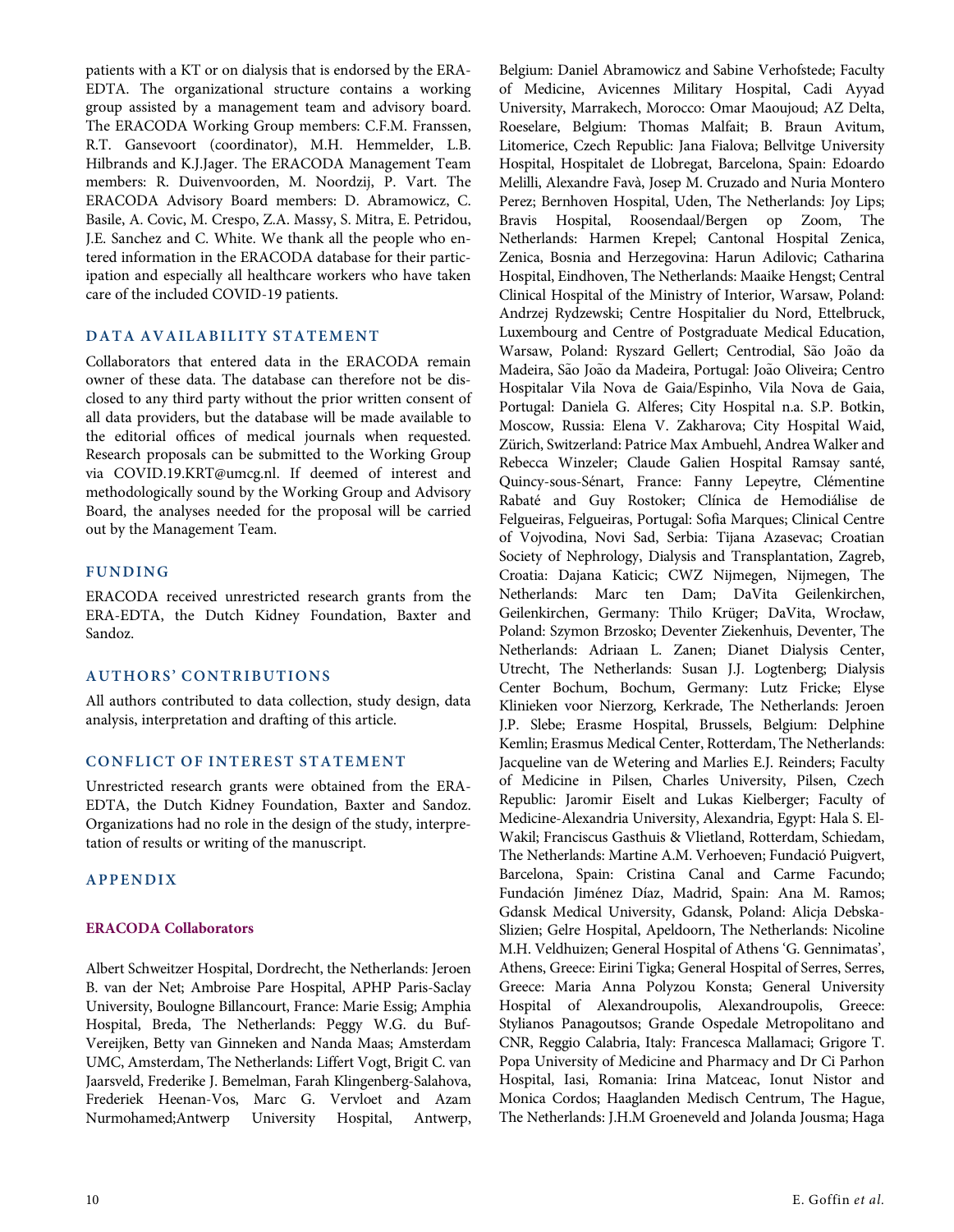Hospital, The Hague, The Netherlands: Marjolijn van Buren; High Institute of Public Health-Alexandria University, Alexandria, Egypt: Samar Abd ElHafeez; Hospital Clínic de Barcelona, Barcelona, Spain: Fritz Diekmann; Hospital Curry Cabral–Central Lisbon University Hospital Center, Lisbon, Portugal: Tiago Assis Pereira; HC-UFMG, CMN Contagem-MG, Unimed-BH, Belo Horizonte, Brazil: Augusto Cesar S. Santos Jr.; Hospital del Mar, Barcelona, Spain: Carlos Arias-Cabrales, Marta Crespo, Laura Llinàs-Mallol, Anna Buxeda, Carla Burballa Tàrrega, Dolores Redondo-Pachon and Maria Dolores Arenas Jimenez; Hospital Gelderse Vallei, Ede, The Netherlands: Julia M. Hofstra; Hospital General of Alicante, Alicante, Spain: Antonio Franco; Hospital General Universitario Gregorio Marañón, Madrid, Spain: David Arroyo and Maria Luisa Rodríguez-Ferrero; Hospital Obispo Polanco, Salud Aragón, Spain: Sagrario Balda Manzanos; Hospital Universitario Ramo´n y Cajal, Madrid, Spain: R. Haridian Sosa Barrios; Hospital de Santa Cruz, Centro Hospitalar de Lisboa Ocidental, Lisboa, Portugal: Gonçalo Ávila, Ivo Laranjinha and Catarina Mateus; Imelda Hospital, Bonheiden, Belgium: Wim Lemahieu; Isala, Zwolle, The Netherlands: Karlijn Bartelet; Istanbul Faculty of Medicine, Istanbul University, Istanbul, Turkey: Ahmet Burak Dirim, Erol Demir, Seda Şafak and Aydin Turkmen; Jeroen Bosch Ziekenhuis, Den Bosch, The Netherlands: Daan A.M.J. Hollander; Klinikum Aschaffenburg-Alzenau, Aschaffenburg, Germany: Stefan Büttner; Leiden University Medical Center, Leiden, The Netherlands: Aiko P.J. de Vries, Soufian Meziyerh, Danny van der Helm, Marko Mallat and Hanneke Bouwsma; Lister Hospital, Stevenage, UK: Sivakumar Sridharan; Lithuanian University of Health Sciences, Kaunas, Lithuania: Kristina Petruliene; Luzerner Kantonsspital, Luzern, Switzerland: Sharon-Rose Maloney; Maasstad Ziekenhuis, Rotterdam, The Netherlands: Iris Verberk; Maastricht University Medical Center, Maastricht, The Netherlands: Frank M. van der Sande, Maarten H.L Christiaans and Marc Hemmelder; Manipal Hospital, Bangalore, India: Mohan Kumar; Marche Nord Hospital, Pesaro, Italy: Marina Di Luca; Marmara University School of Medicine, Istanbul, Turkey: Serhan Z. Tuğlular; Martini Ziekenhuis, Groningen, The Netherlands: Andrea Kramer; Maxima Medisch Centrum, Veldhoven, The Netherlands: Charles Beerenhout; Meander Medisch Centrum, Amersfoort, The Netherlands: Peter T. Luik; Medical University Innsbruck, Innsbruck, Austria: Julia Kerschbaum; Austrian Dialysis and Transplant Registry, Rohr, Austria: Martin Tiefenthaler; Medisch Centrum Leeuwarden, Leeuwarden, The Netherlands: Aaltje Y. Adema; Moscow Regional Research and Clinical Institute, Moscow, Russia: Vadim A. Stepanov and Alexey B. Zulkarnaev; Necmettin Erbakan University Meram School of Medicine, Konya, Turkey: Kultigin Turkmen; Nierenzentrum Reutlingen-Tübingen, Reutlingen, Germany: Anselm Fliedner; Norwegian Renal Registry, Oslo University Hospital, Rikshospitalet, Oslo, Norway: Anders Asberg and Geir Mjoen; Okinawa Chubu Hospital, Okinawa, Japan: Hitoshi Miyasato; OLVG, Amsterdam, The Netherlands: Carola W.H. de Fijter; Ospedale S. Maurizio Bolzano, Bolzano, Italy: Nicola Mongera; Padua University Hospital, Padua, Italy: Stefano Pini; Radboud University Medical Center, Nijmegen, The Netherlands: Consuelo de Biase, Raphaël Duivenvoorden, Luuk Hilbrands, Angele Kerckhoffs and Rutger Maas; Regional Clinical Hospital, Yaroslavl, Russia: Olga Lebedeva; Regional Hospital of Malaga, Malaga, Spain: Veronica Lopez; Rijnstate Hospital, Arnhem, The Netherlands: Jacobien Verhave; RUDN University, Russia: Denis Titov; Saint Petersburg State University Hospital, Saint Petersburg, Russia: Ekaterina V. Parshina; San Marco Hospital, University of Catania, Catania, Italy: Luca Zanoli and Carmelita Marcantoni; Sint Antonius Ziekenhuis, Nieuwegein, The Netherlands: Liesbeth E.A. van Gils-Verrij; Southern Health and Social Care Trust, Newry, Northern Ireland: John C. Harty; Spaarne Gasthuis, Haarlem, The Netherlands: Marleen Meurs; SPWSZ Hospital, Szczecinie, Poland: Marek Myslak; St Anna University Hospital, Ferrara, Italy: Yuri Battaglia; Streekziekenhuis Koningin Beatrix, Winterswijk, The Netherlands: Edwin den Deurwaarder; Swedish Renal Registry, Jönköping, Sweden: Maria Stendahl; Tehran University of Medical Sciences, Tehran, Iran: Hormat Rahimzadeh; Tergooi, Hilversum, The Netherlands: Marcel Schouten; Third Faculty of Medicine, Charles University and Faculty Hospital Kralovske Vinohrady, Prague, Czech Republic: Ivan Rychlik; Toledo University Hospital, Toledo, Spain: Carlos J. Cabezas-Reina and Ana Maria Roca; Treant/ Scheper Ziekenhuis, Emmen, The Netherlands: Ferdau Nauta; Université catholique de Louvain, Cliniques universitaires St Luc, Brussels, Belgium: Nada Kanaan, Laura Labriola and Arnaud Devresse; University Clinical Hospital of Santiago de Compostela, Santiago de Compostela, Spain: Anabel Diaz-Mareque; University Clinical Hospital of Valladolid, Valladolid, Spain: Armando Coca; University Hospital Leuven, Leuven, Belgium: Björn K.I. Meijers, Maarten Naesens, Dirk Kuypers and Bruno Desschans; University Hospital Brussels, Brussels, Belgium: Annelies Tonnelier and Karl M. Wissing; Universitary Hospital of Guadalajara, Guadalajara, Spain: Gabriel de Arriba; University Hospital Martin and Jessenius Faculty of Medicine Comenius University, Martin, Slovakia: Ivana Dedinska; University Hospital Medical Center Verona, Verona, Italy: Giuseppina Pessolano; University Hospital Parma, Parma, Italy: Ilaria Gandolfini and Umberto Maggiore; University Hospital of Patras, Patras, Greece: Evangelos Papachristou; University Medical Center Groningen, Groningen, The Netherlands: Casper F.M. Franssen, Stefan P. Berger, Esther Meijer, Akin Özyilmaz, MD, PhD (Dialysis Center Groningen) and Jan Stephan F. Sanders; University Medical Center Ljubljana, Ljubljana, Slovenia: Jadranka Buturovic Ponikvar, Andreja Marn Pernat and Damjan Kovac; University Medical Centre Maribor, Maribor, Slovenia: Robert Ekart; University Medical Center Utrecht, Utrecht, The Netherlands: Alferso C. Abrahams, Femke M. Molenaar, Arjan D. van Zuilen, Sabine C.A. Meijvis and Helma Dolmans; University of California Irvine School of Medicine, Orange, CA, USA: Ekamol Tantisattamo; University of Genoa, Genoa, Italy: Pasquale Esposito; University of Liège, Liège, Belgium: Jean-Marie Krzesinski and Jean Damacène Barahira; University of Milano, Milan, Italy: Maurizio Gallieni and Gianmarco Sabiu; University of Navarra Clinic, Pamplona, Spain: Paloma Leticia